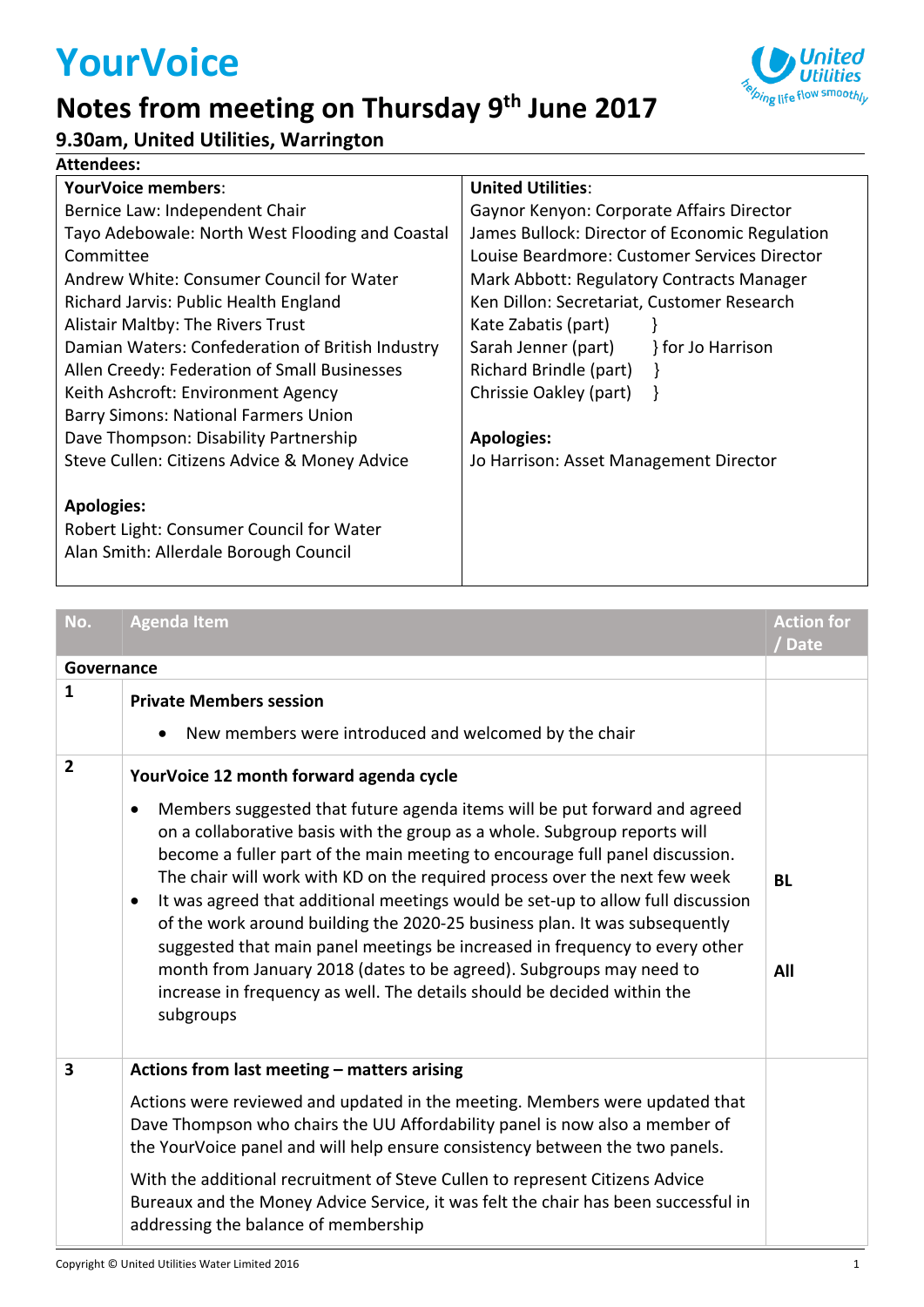## **YourVoice meeting notes**

|                       | Members discussed the need for an organogram to show what groups individual<br>members sit on and how this may provide a basis on interaction with YourVoice<br>Subgroups membership was discussed. Steve Cullen and Richard Jarvis<br>$\bullet$<br>volunteered to join the Customer Engagement subgroup; it was agreed that<br>the company invite a CCW colleague, Bhuprendra Mistry, as an occasional<br>contributor to the subgroup                                                                                                                                                                                                                                                                                                                                                                                                            | All<br>members<br><b>By Sept</b><br><b>Meeting</b><br><b>KD</b> to<br>arrange<br>invitations |
|-----------------------|---------------------------------------------------------------------------------------------------------------------------------------------------------------------------------------------------------------------------------------------------------------------------------------------------------------------------------------------------------------------------------------------------------------------------------------------------------------------------------------------------------------------------------------------------------------------------------------------------------------------------------------------------------------------------------------------------------------------------------------------------------------------------------------------------------------------------------------------------|----------------------------------------------------------------------------------------------|
| 4                     | <b>Subgroup Reports - Environment subgroup</b><br>The subgroup chair summarised the discussion from the latest meeting, which<br>included constraints on the land bank over which sludge could be disposed of,<br>the wastewater quality programme, and the Water Industry Strategic<br>Environmental Requirements (WISER) projects for example. A digest of the<br>contents was also presented by the company, later in the meeting.<br>There was discussion that the company should look at broad issues such as<br>٠<br>water stewardship and business interaction with the environmental (e.g.<br>clean-up), and bring forward proposals of how these could be dealt with<br>Members have requested that a challenge log be kept of any challenges that<br>$\bullet$<br>arise from discussion within the subgroups as well as the main group. | JH<br>Sept<br>meeting                                                                        |
| <b>Policy Updates</b> |                                                                                                                                                                                                                                                                                                                                                                                                                                                                                                                                                                                                                                                                                                                                                                                                                                                   |                                                                                              |
| 5                     | <b>Wholesale Strategy updates</b>                                                                                                                                                                                                                                                                                                                                                                                                                                                                                                                                                                                                                                                                                                                                                                                                                 |                                                                                              |
|                       | The company gave a series of presentations summarising and updating its<br>strategic approach to water supply, demand and leakage, bio-resources,<br>wastewater quality, understanding cost drivers and developing an ODI framework.<br>Supply & demand - discussion concerned company plans to use technology<br>and incentivisation to help people save money, including pilots of smart<br>metering, water efficiency audits when customers request free meter<br>installation, initiatives with STEM based schools and videos produced by social<br>media vloggers                                                                                                                                                                                                                                                                            |                                                                                              |
|                       | Bio-resources - members believe there to be an opportunity to share<br>٠<br>innovation and pool expertise, partnering with the business community on<br>how best to achieve value from recycling waste product and asked that this be<br>considered<br>Performance commitments & ODI framework - members were asked for their<br>observations on the emerging work setting out potential approaches for                                                                                                                                                                                                                                                                                                                                                                                                                                           | JH<br>September<br>meeting                                                                   |
|                       | performance commitments, measures of success, targets, outcomes and<br>incentives. It was agree that the Customer Engagement subgroup should be<br>asked to look at detailed proposals following the Ofwat methodology<br>publication on 11 <sup>th</sup> July                                                                                                                                                                                                                                                                                                                                                                                                                                                                                                                                                                                    | <b>TA</b><br><b>July CE</b><br>subgroup<br>meeting                                           |
| 6                     | Update on customer research and engagement                                                                                                                                                                                                                                                                                                                                                                                                                                                                                                                                                                                                                                                                                                                                                                                                        |                                                                                              |
|                       | A summary of plans and work-in-progress for further customer insight was<br>presented by the company, which was noted.<br>Immersive 'behavioural' customer research – members discussed the extent to<br>which non-household customers would be involved in activity designed to<br>demonstrate a deeper level of customer behaviour. The company agreed to<br>look at additional opportunities to engage with non-household customers in<br>this regard                                                                                                                                                                                                                                                                                                                                                                                          | <b>KD</b><br>16 <sup>th</sup> June<br>meeting                                                |